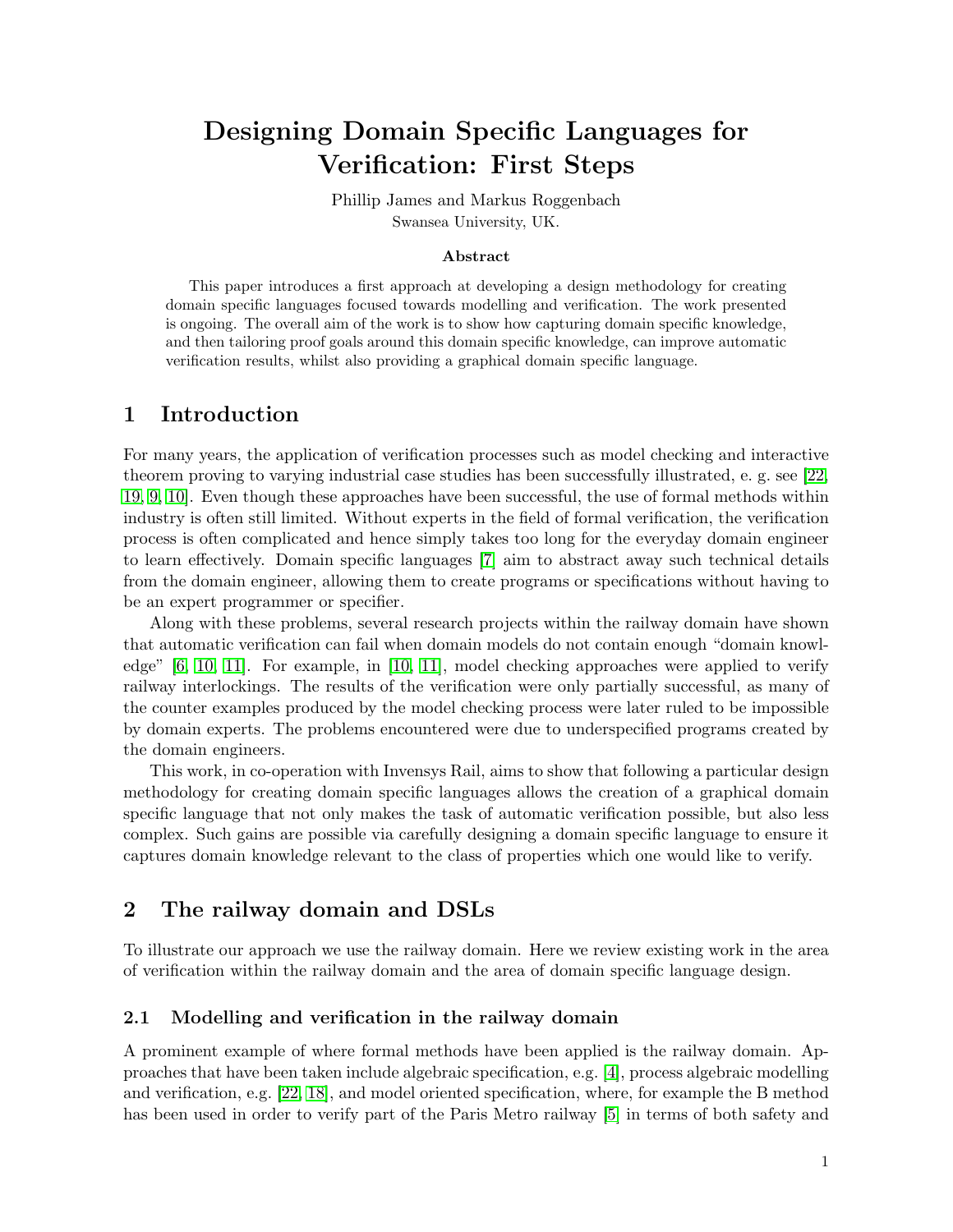liveness properties. These approaches show the successful application of formal methods to the railway domain, but fail to comment on the applicability of such processes by domain engineers.

This work is inspired by the work of Bjørner [\[4\]](#page-5-7). To this end, we follow the natural language specification of the railway domain given by Bjørner [\[4\]](#page-5-7). Bjørner has also given a formal version of this natural language specification using the RSL specification language [\[20\]](#page-5-10). In contrast, we focus on using Casl, the Common Algebraic Specification Language [\[16\]](#page-5-11) as it provides us with more features than RSL, including established tool support in the form of the Heterogeneous Toolset (Hets) [\[15\]](#page-5-12). The Hets environment not only provides both interactive and automatic theorem proving support, but also allows translation between different logics through institution maps [\[14\]](#page-5-13). Such a translation is shown to be useful in Section [3.](#page-1-0)

#### 2.2 Domain specific language design

The creation of domain specific languages is often aided by the use of a development framework. There are several examples of such tools including ASF+SDF [\[21\]](#page-5-14) a meta-environment based on a combination of the algebraic specification formalism ASF and the syntax defining language SDF. ASF+SDF allows creation of domain specific languages and tools such as parsers, compilers and static analysers for the created domain specific language. Extending ASF+SDF, there is Rascal [\[12\]](#page-5-15), which is currently under development at CWI. Finally, MetaEdit + [\[2\]](#page-5-16) is an industrial tool allowing the creation of visual domain specific languages. Interestingly, MetaEdit+ has been used to create a domain specific modelling for railway layouts, see [\[2\]](#page-5-16).

With respect to our approach for creating domain specific languages, we make use of the Graphical Modelling Framework, GMF [\[8\]](#page-5-17). GMF is an Eclipse plugin that provides the infrastructure to create, from a UML like model, a Java based graphical editor. This editor can then easily be extended with Java code allowing it to output CASL specifications. The simplicity of this creation process fits well with our design methodology outlined in Section [3.](#page-1-0)

# <span id="page-1-0"></span>3 Towards a design methodology

In this section, we outline a first proposal for a design methodology for creating domain specific languages for verification. Figure [1](#page-2-0) illustrates the proposed design and verification process.

Capturing knowledge: The first area that is illustrated in the left of Figure [1](#page-2-0) is the capture of domain knowledge. A natural language specification can be formalised using the OWL Ontology language [\[3\]](#page-5-18). OWL has been designed to formalise knowledge about a given domain and thus provides a range of constructs to allow the capture of domain knowledge. It allows specification of concepts within a given domain via classes, specification of attributes of the concepts via data properties and specification of relations between concepts via object properties. It also allows axioms to be stated over such properties. These constructs are very similar to those within UML or any object orientated language. OWL has a well defined formal semantics [\[17\]](#page-5-19) meaning that every OWL specification has a precise and unambiguous meaning. As we wish to use only automatic tool support, we make use of a decidable fragment of full OWL known as OWL-DL [\[3\]](#page-5-18)

Creating the DSL: Given an OWL specification, an automatic translation to a GMF (UML like) meta-model is possible.<sup>[1](#page-1-1)</sup> This meta-model along with a set of graphical elements can be used within the GMF process to create a graphical editing tool for the domain. The production

<span id="page-1-1"></span><sup>&</sup>lt;sup>1</sup>We are currently implementing this XML based translation.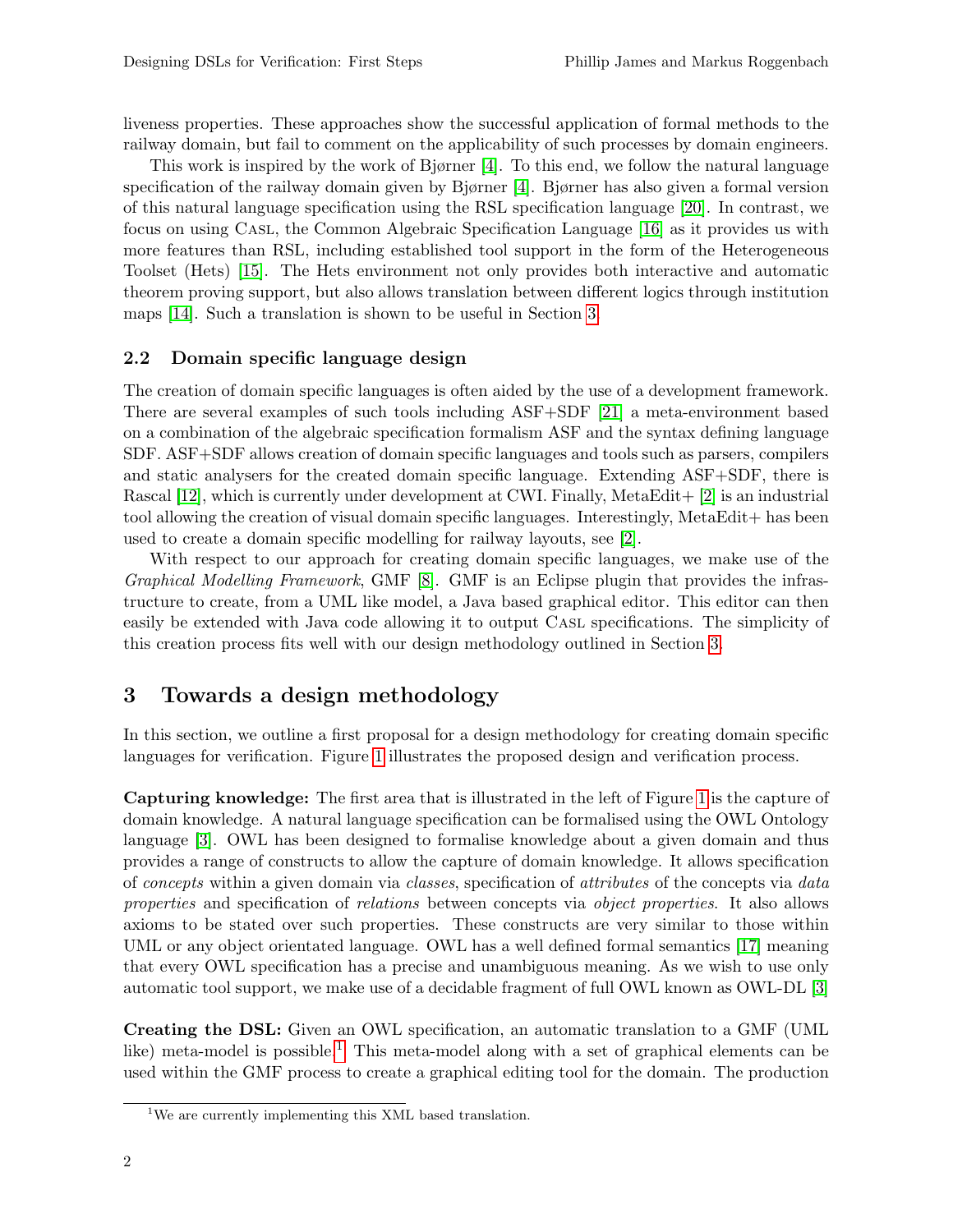

<span id="page-2-0"></span>Figure 1: A first design methodology for creation of DSLs focusing on verification.

of this graphical editing tool is outlined in the top branch of Figure [1.](#page-2-0) Here we provide an overview of the steps involved in the GMF process and for more details we refer the reader to [\[8\]](#page-5-17). The first step within the GMF creation process is to select the concepts of the domain which should become graphical constructs within the language. These graphical constructs can be split into two main classes essentially representing nodes and edges within the final graphical editor. The next step is to associate with each chosen construct for the language, a graphical image to represent it. Finally, the attributes (or properties for a given concept) which should be attached to each graphical element can be selected. Once these steps have been completed, the GMF tool will automatically produce a Java based graphical editor. This editor consists of a drawing canvas and a palette. Graphical elements from the palette can be dragged and positioned onto the drawing canvas. Along with these features, the Java code base for the editor is readily extensible and we use this fact to extend the editor to produce Casl specifications. Namely, we add a small amount of code for each construct that simple produces a Casl specification for that construct when it is added to the drawing canvas. Obtaining such a Casl specification for each construct is discuss below.

Semantics: To provide a semantics for the graphical editing tool we propose the use of Casl [\[16\]](#page-5-11). The main motivation for the use of Casl is thanks to the tool support that is available in the form of the Hets environment [\[15\]](#page-5-12). Hets not only provides syntax checking and static analysis of CASL specifications, but also an interface to various interactive and automated theorem provers. The central path of Figure [1](#page-2-0) illustrates the addition of Casl to the graphical editing tool as a semantic base. Within Hets, an automatic semantic preserving translation from OWL into Casl has been implemented [\[13\]](#page-5-20). The motivation for using OWL and translating to Casl, rather than directly using Casl, is that OWL provides constructs suited towards capturing domain knowledge in a UML style which can be easily adopted by most domain engineers. Using the resulting Casl domain knowledge specification, the graphical editing tool can be extended to produce Casl specifications for domain models created using the editor.

**Verification:** Finally, verification of the CASL specifications produced by the graphical editing tool is possible using the Hets framework. At this point, Figure [1](#page-2-0) highlights the advantage of adding domain knowledge to the verification process. That is, there are two possibilities for verification. The first – illustrated by the solid lined box – is simply verifying the given problem without any domain specific theorems on the domain knowledge level. The second – illustrated by the dotted lined box – includes domain specific theorems that have been proven on the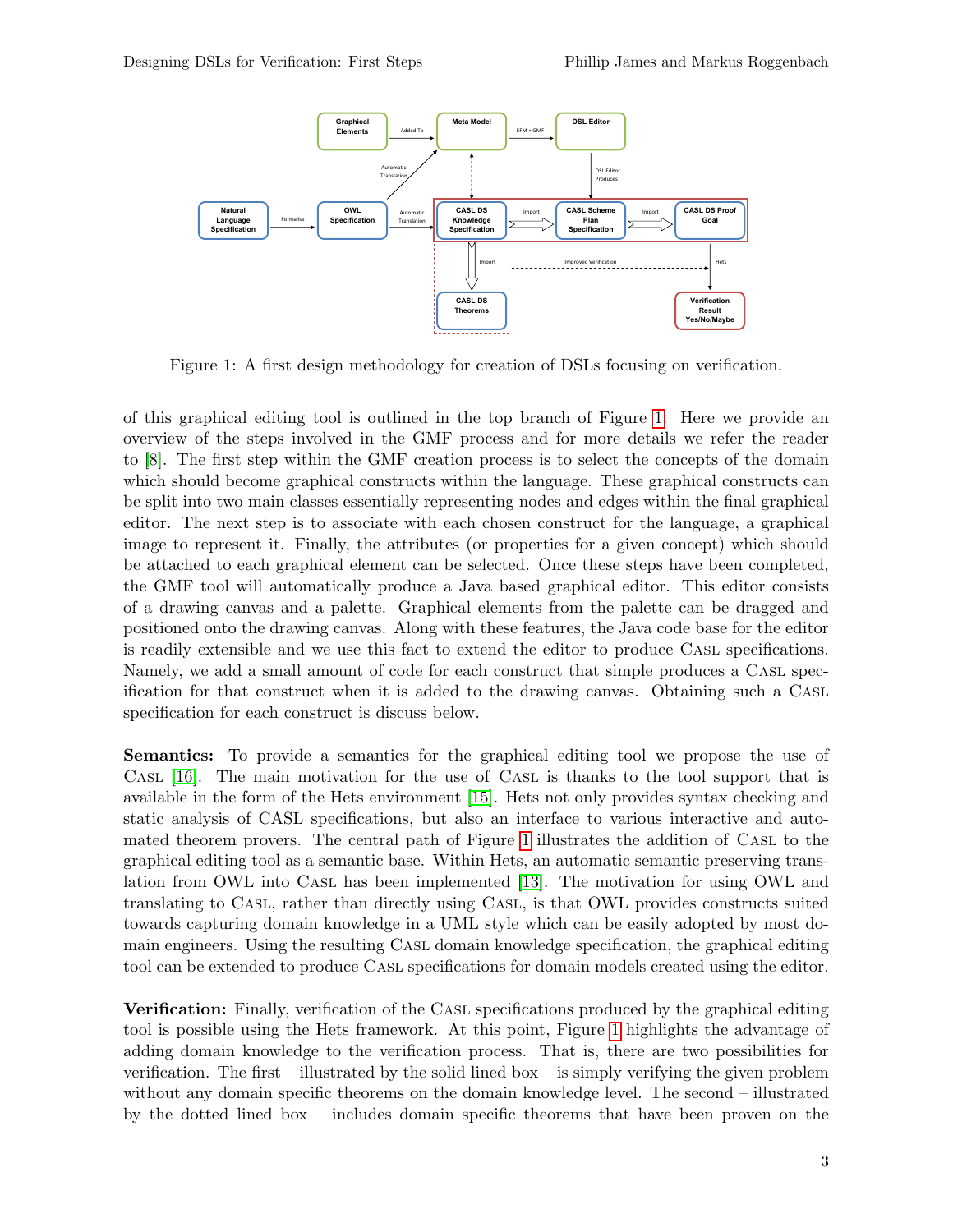domain knowledge level. These theorems provide a potential gain for automated verification: (1) They have the potential to remove false counter examples like those experienced in [\[10\]](#page-5-3); (2) They allow general domain specific theorems to be added, these in turn improve the speed of the proof process for particular domain specific proof goals.

## 4 A first example: Domain knowledge helps

To illustrate the advantages that can be gained through adding domain knowledge to the verification process, we study a common installation within the railway domain. Figure [2](#page-3-0) shows part of a standard "double lead" junction.



<span id="page-3-0"></span>Figure 2: A typical railway junction.

Trains can travel from location A to locations E or F, or from locations E or F to location A. The path along which a train will travel is determined by the position of point P. Logically, the junction is segmented into routes. Here there are four possible routes. Route  $R1$  can be set, i.e. trains can travel from  $A$  to  $E$  when the point is in "reverse" position and there are no trains occupying the point and track segments  $lu1$  and  $lu2$ . Route  $R2$  can be set, i.e. trains can travel from  $A$  to  $F$  when the point is set in "normal" position and there are no trains occupying the point and track segments lu1 and lu3. In a similar manner, routes R3 and R4 can be set to allow trains to travel from  $E$  to  $A$  and  $F$  to  $A$  respectively.

```
spec Junction [op p: Switch; op lu1: Linear; ... ] =
    %% axioms for connecting components such as points and tracks
    ...
    forall t: Time . point_EnabledReverseAndLu2At n if p stateAt n = unocc \wedgep positionAt n = reverse \land(exists t : Time . n < t / lu2 stateAt t = unocc);
    ...
    forall n: Time . route1_enabledAt n if lu1 stateAt n = unocc \wedge(exists t : Time . n < t / point_EnabledReverseAndLu2At t);
    ...
then %implies
    ...
    forall n : Time . exists t: Time . n < t /\ route1_enabledAt t %(Thm1)%
    forall n : Time . exists t: Time . n < t /\ route2_enabledAt t %(Thm2)%
    forall n : Time . exists t: Time . n < t / route3_enabledAt t %(Thm3)%
    forall n : Time . exists t: Time . n < t /\ route4_enabledAt t \frac{\sqrt{mq}}{2}end
```
<span id="page-3-1"></span>Figure 3: A parametrised specification of a junction in Casl.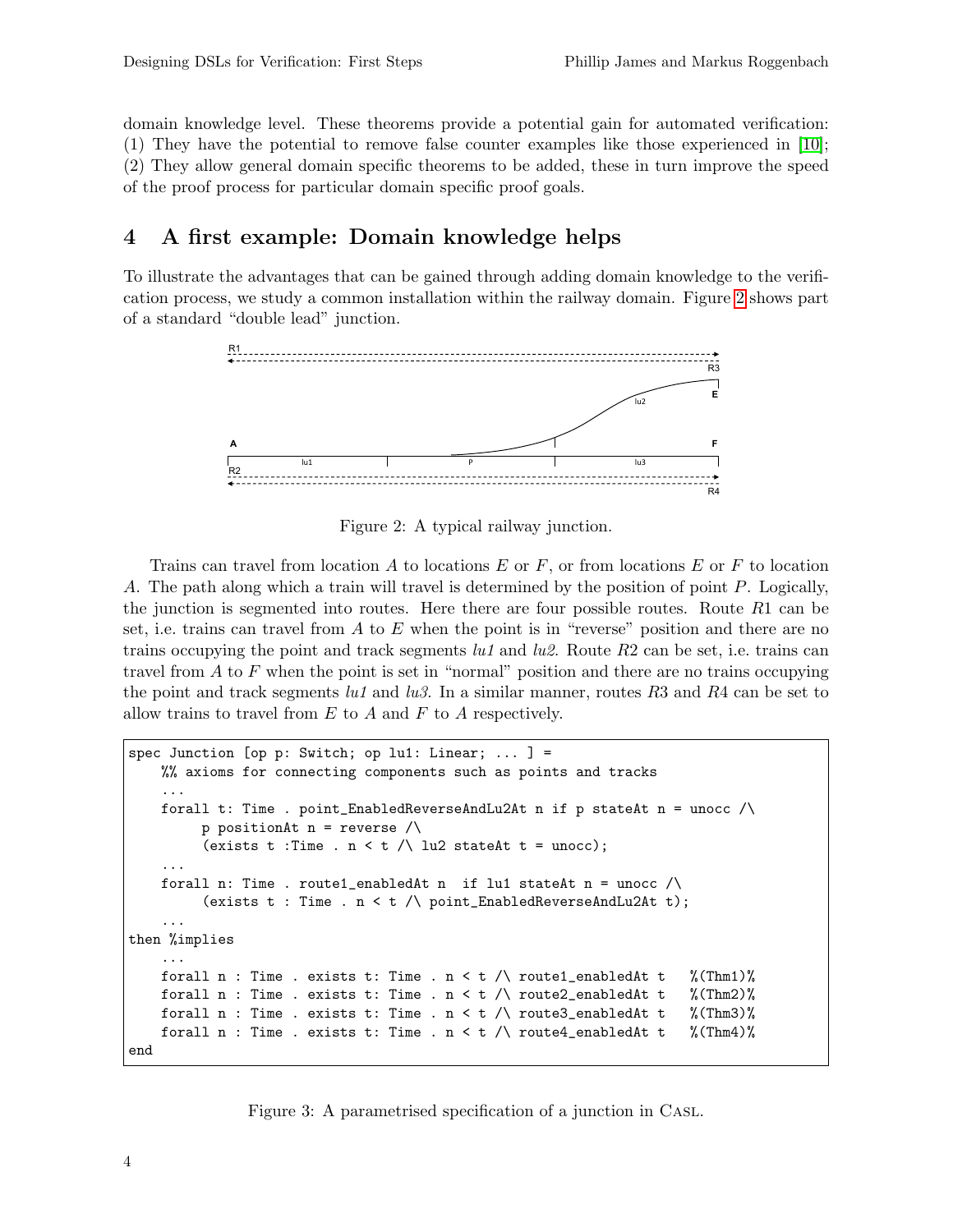As such a junction is a common installation within the railway domain, it would naturally form a concept or class within an OWL specification for the railway domain, e.g see [\[1\]](#page-5-21). Within Casl, it makes sense to capture a junction with parametrisation. Part of the parametrised Casl specification for the junction is given in Figure [3.](#page-3-1)

The junction specification illustrates the use of domain specific theorems. These theorems capture domain knowledge about the junction.  $Thm1$  expresses that there always exists a time in the future where route R1 is enabled, and similarly Thm2, Thm3 and Thm4 expresses this for routes R2, R3 and R4 respectively. Here, due to space constraints, we omit the behaviour of trains and points and assume they behave as expected. These theorems are provable using the Hets toolset in a few seconds.<sup>[2](#page-4-0)</sup> Via instantiation of the junction specification, we can now specify the example train station in Figure [4.](#page-4-1) This station consists of six junctions in total.



<span id="page-4-1"></span>Figure 4: A track plan for an example station.

Over this new track plan for a station, we would like to reason about the enabling of routes allowing trains to enter or leave the station. For example we may wish to know that there always exists a time in the future when a train can leave  $Platform 1$  and travel to X. This condition is dependent on the setting of several routes across junctions. This property can be expressed as:

 $\forall n : Time \bullet \exists t1, t2, t3 : Time \bullet n < t1 \land t1 < t2 \land t2 < t3 \land$  $route 3_1_enable dAt t1 \wedge route 4_3_enable dAt t2 \wedge route 2_5_enable dAt t3$ 

Referring to Figure [1,](#page-2-0) if we try to verify such a condition without adding domain specific theorems, i.e.  $Thm1$  through to  $Thm4$ , to the verification process, then verification with Hets is not possible.<sup>[3](#page-4-2)</sup> When adding the domain specific theorems into the process, the verification is possible within ten seconds. This illustrates that exploiting domain specific knowledge of particular domain constructs can aid the verification process considerably.

## 5 Summary and future work

In this paper, we have briefly introduced a first attempt at a design methodology for creating domain specific languages focused towards verification. We have also illustrated how the capture and exploitation of domain specific knowledge obtained via this design methodology can provide gains within the automatic verification process. As future work, we wish to explore further examples of how domain specific knowledge can be advantageous. The result will be a classification of types of knowledge and the benefits they can bring to the verification process. We also wish to explore providing useful feedback to domain engineers when a prove attempt is not successful. That is, we wish to explore the production of counter-examples on the level of the graphical editing tool.

<span id="page-4-0"></span><sup>&</sup>lt;sup>2</sup>Verification times are only rough guidelines and not exact scientific benchmarks.

<span id="page-4-2"></span><sup>3</sup>Within fifteen minutes.